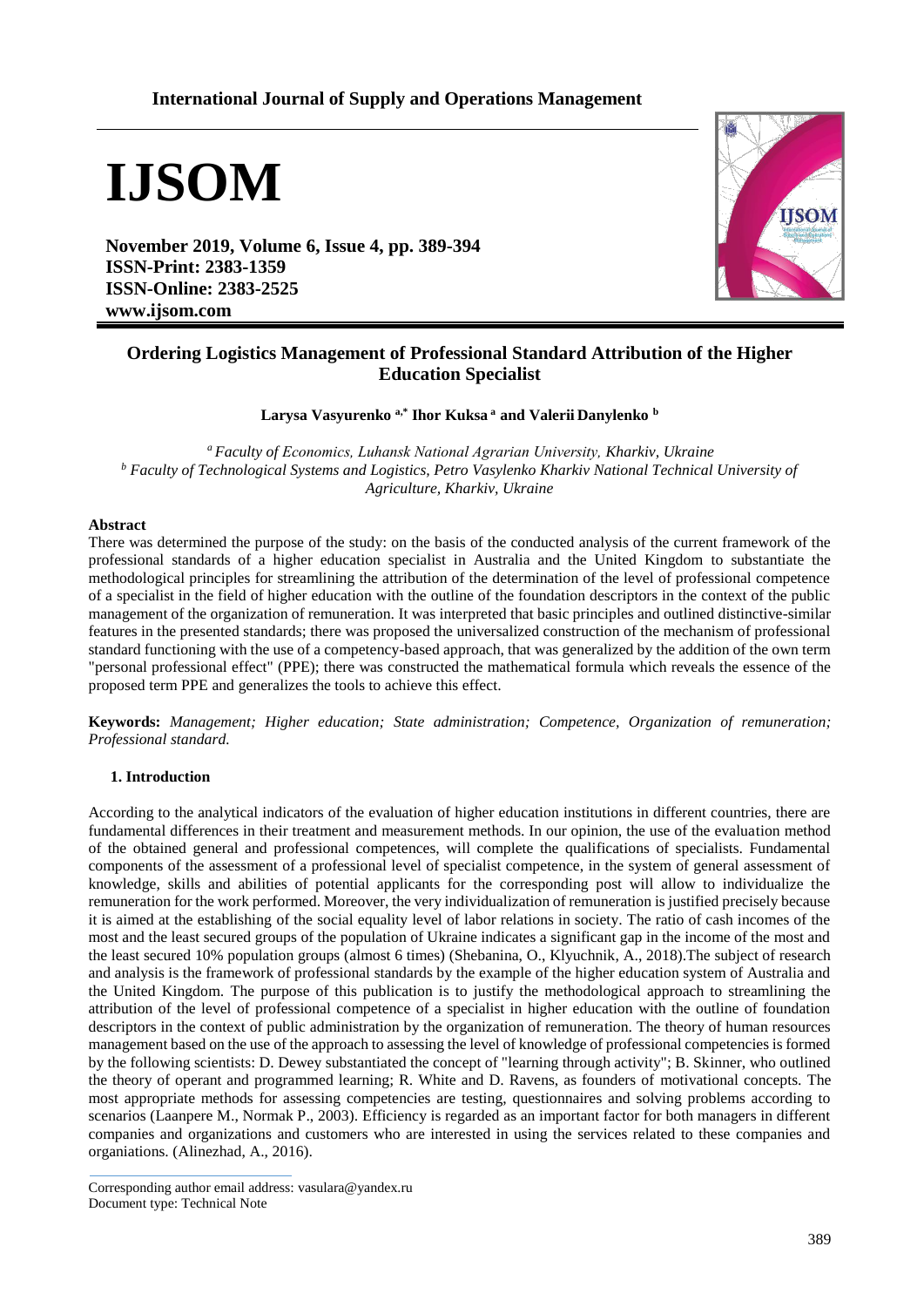In order to universalize the standard of professional competence of the higher education specialist among the world institutions of education in the conditions of globalization for the purpose of increasing the level of individualization of remuneration, we suggest the use of the method of empirical level of cognition (measurement, comparison, observation); the method of synthesis, which provides the ability to combine various elements, sides of an object into a single entity (system).

#### **2. Research methods**

"The past two decades have experienced an unprecedented rise in enterprise resource planning (ERP) systems implementation among asset-intensive organizations" (Njualem, L., 2018). Through the use of effective methods of organization of remuneration, it is possible to ensure a significant increase in productivity and on this basis to increase the real wages. The research shows that employees also feel a sense of professional satisfaction, including the possibility of using skills and talent, and the freedom of action. However, there is a clear lack of satisfaction with the received remuneration for work (Czaplicka-Kozłowska, I., Stachowska, S., (2018). The relationship between learning outcomes with approaches to teaching, as well as learning and assessment is the key focus of the study of the European Commission's project "Configuring Educational Structures in Europe" (Unidesto, 2019). The professional competencies of a UK higher education specialist is outlined in a single document created by the State in association with the organizations: the Department of Economics, the Scottish Foundation for Education, the National Student Council, the Higher Education Academy, the union of the Great Britain universities and some public organizations, which forms the goals of the relevant standard (HEA, 2019).The scale of the outlined framework of the professional standard is summarized in three foundation vectors: the direction of the specialist's activity, the basic knowledge of the specialist, the professional values of the specialist which in their turn are dispersed to the characterizing descriptors. The UK national accreditation system recognizes the importance and value of the professional standards framework (UKPSF), accreditation requirements are formed in accordance with the descriptors provided by the national professional benchmarking of this standard. The main purpose of the Australian Higher Education Criteria and Standards Project is to ensure the dissemination of results, frameworks and documents that support its use. The structure itself provides benchmarking criteria and performance standards that can be adapted by different agencies according to their own criteria and training standards. The construction of the standard is based on the following principles: the quality of teaching and learning must be based on factual data; the teaching staff can use a matrix for career planning, while the preparation for certification and in preparation for applying for promotion; the criteria are best presented in a portfolio that documents professional achievements (Uniteachingcriteria, 2019). Characteristics of the main features of the professional competence standard of a teacher in Australia clearly indicates the motivating orientation of these provisions to material incentives for employees. The determinants of involvement are also indicated by: work environment, leadership, teamwork and cooperation, training and career development, remuneration, organization policy and quality of life at work (Anitha, J., 2014). We note the differentiation and some limited data views, therefore we consider it is necessary to generalize and streamline the attribution of the professional competence level of a specialist in higher education with the outlining of the foundation descriptors within the framework of globalization space as the basis for assessing professional personal efficiency and determining the individual cost of labor.

#### **3. Research results and discussion**

At the first stage of solving of the mentioned scientific problem, we interpret the basic principles of the professional standard of a higher education specialist proposed by the institutions of Australia and Great Britain (see Table. 1, 2).

In our opinion, it is necessary to substantiate a clear correlation between professional growth of a specialist as a result of rising and improvement of competencies, confirmed by the above arguments, and the possibility of obtaining the appropriate normatively guaranteed remuneration. It is this fact that forms the term of a competency-based approach, which we propose to treat as a "personal professional effect" (PPE) of specialist. In order to unify the attribution component of the data arrays of professional standards data from different countries, we will create a database of symbols, presented in Table 3.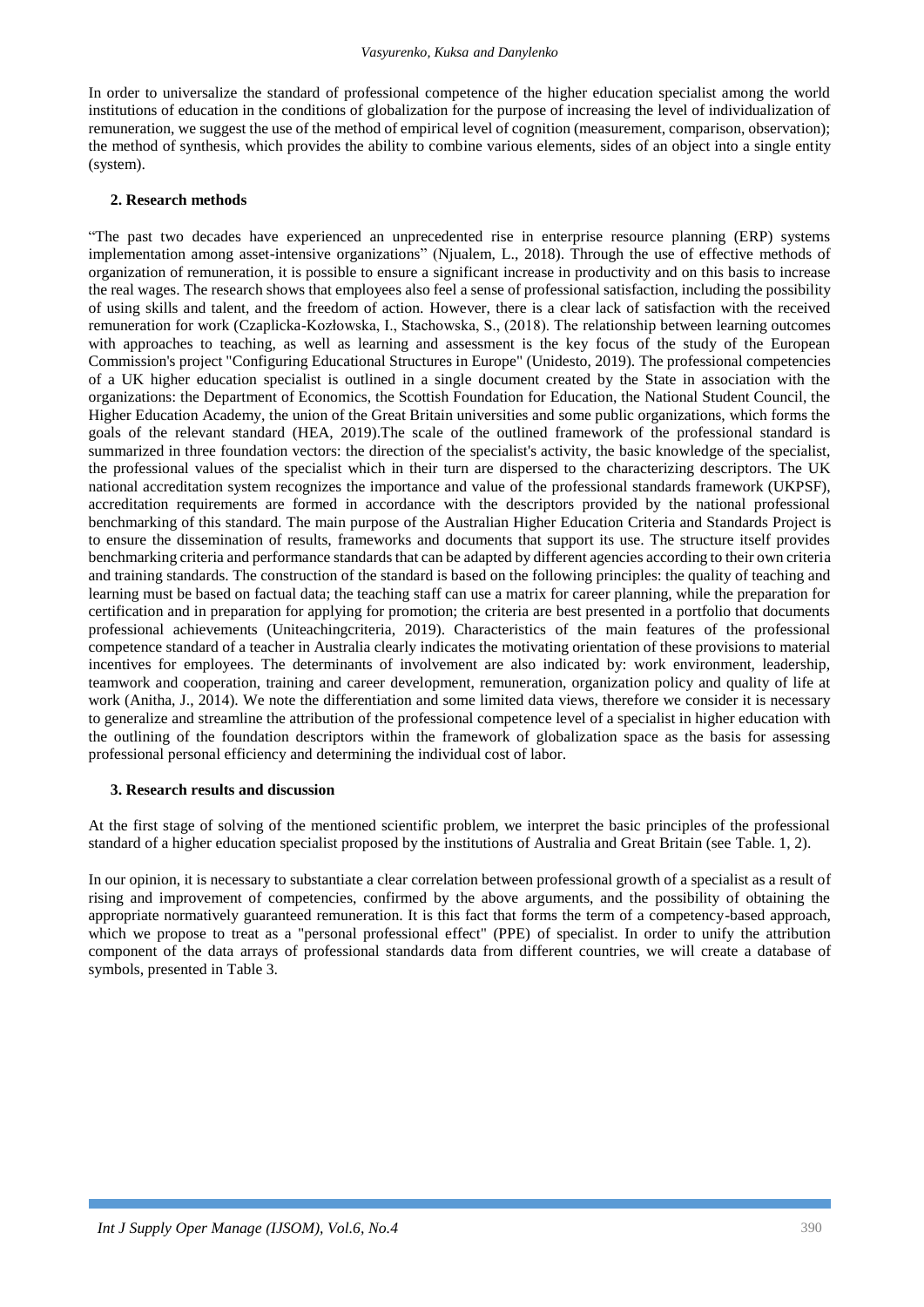| $N_{\! \! \Omega}$                                                                                           | Descriptors of          | Minimum limits of standard                   |                                                   |  |  |  |  |  |
|--------------------------------------------------------------------------------------------------------------|-------------------------|----------------------------------------------|---------------------------------------------------|--|--|--|--|--|
|                                                                                                              | professional            | Indicators of requirements                   | Indicators of confirmation                        |  |  |  |  |  |
|                                                                                                              | standard                |                                              |                                                   |  |  |  |  |  |
| Qualification level: Lecturer (A), Lecturer (B), Senior Lecturer (C), Associate Professor (D), Professor (E) |                         |                                              |                                                   |  |  |  |  |  |
| $\mathbf{1}$                                                                                                 | Design and planning of  | - Planning of educational events             | - Report of the group coordinator                 |  |  |  |  |  |
|                                                                                                              | educational activities  | - Expert evaluation of educational materials | - Student surveys and feedback                    |  |  |  |  |  |
| $\mathfrak{2}$                                                                                               | Teaching quality        | - Focus on the student                       | - Student feedback from focus groups              |  |  |  |  |  |
|                                                                                                              |                         | - Demonstration of understanding of          | - Feedback from pedagogical environments          |  |  |  |  |  |
|                                                                                                              |                         | aspects of effective teaching methods        | - Expert assessment of course materials,          |  |  |  |  |  |
| $\mathfrak{Z}$                                                                                               | Assessment and          | - Student support in the development and     | programs                                          |  |  |  |  |  |
|                                                                                                              | provision of            | demonstration of learning outcomes           | - Awards for teaching materials                   |  |  |  |  |  |
|                                                                                                              | appropriate timely      | - Providing timely feedback for students     | - Examples of student works / abstracts           |  |  |  |  |  |
|                                                                                                              | feedback                |                                              | - Systematic monitoring of students' learning     |  |  |  |  |  |
| 4                                                                                                            | Creating an effective   | - Creating an effective learning             | outcomes                                          |  |  |  |  |  |
|                                                                                                              | learning environment    | environment (in class, online)               | - Collegiate review of the innovations            |  |  |  |  |  |
| 5                                                                                                            | Integration of science, | - Collegiate review of educational materials | introduction                                      |  |  |  |  |  |
|                                                                                                              | research and            | and curricula that demonstrate the           | - Recognition from university, national and       |  |  |  |  |  |
|                                                                                                              | professional activities | interaction of teaching and research         | international colleagues                          |  |  |  |  |  |
|                                                                                                              | with pedagogical one    | activities                                   | - Excerpts from course materials                  |  |  |  |  |  |
|                                                                                                              |                         | - Professional development related to        | demonstrating the inclusion of research in        |  |  |  |  |  |
|                                                                                                              |                         | teaching and learning (conferences /         | teaching activities                               |  |  |  |  |  |
|                                                                                                              |                         | forums)                                      | - Information about grants and awards             |  |  |  |  |  |
|                                                                                                              |                         | - Inclusion of research within the           | (successful and unsuccessful)                     |  |  |  |  |  |
|                                                                                                              |                         | framework of curricula and participation of  | - Detailed information about conferences and      |  |  |  |  |  |
|                                                                                                              |                         | students in scientific research              | presentations                                     |  |  |  |  |  |
| 6                                                                                                            | Assessment of activity  | - Participation in training related to       | - Copies of publications                          |  |  |  |  |  |
|                                                                                                              | and continuous          | professional development                     | - Links and letters from colleagues               |  |  |  |  |  |
|                                                                                                              | improvement of          | - Personal assessment, which leads to        | - Participation of students in conferences,       |  |  |  |  |  |
|                                                                                                              | qualification           | changes in pedagogical practice              | presentation of reports and / or publications     |  |  |  |  |  |
| $7\phantom{.0}$                                                                                              | Professional and        | Professional qualities:                      | - Number of students who have received            |  |  |  |  |  |
|                                                                                                              | personal growth         | - Realizes and consciously develops          | degrees                                           |  |  |  |  |  |
|                                                                                                              |                         | professional qualities                       | - Number of students in academic / research       |  |  |  |  |  |
|                                                                                                              |                         | Personal qualities:                          | positions after graduation                        |  |  |  |  |  |
|                                                                                                              |                         | - Aware and consciously develops             | - Receiving prizes or awards by students          |  |  |  |  |  |
|                                                                                                              |                         | personal qualities                           | - Reviews of educational materials                |  |  |  |  |  |
|                                                                                                              |                         |                                              | - Recommendation letters and letters of thanks    |  |  |  |  |  |
|                                                                                                              |                         |                                              | - For student surveys: average or above           |  |  |  |  |  |
|                                                                                                              |                         |                                              | average grade for two consecutive years on all    |  |  |  |  |  |
|                                                                                                              |                         |                                              | criteria (for Lecturer level (B), for three years |  |  |  |  |  |
|                                                                                                              |                         |                                              | for Senior Lecturer level (C), for 4 years for    |  |  |  |  |  |
|                                                                                                              |                         |                                              | Associate Professor (D) and Professor (E)         |  |  |  |  |  |

**Table 1.** Information array of professional standards in the field of higher education in Australia

Table 2. Information array of professional standards in the field of higher education in the Great Britain

| No | Descriptors of                                                                           | Minimum limits of standard                                                                                                                                                                                                                   |                                                                                                     |  |  |  |  |
|----|------------------------------------------------------------------------------------------|----------------------------------------------------------------------------------------------------------------------------------------------------------------------------------------------------------------------------------------------|-----------------------------------------------------------------------------------------------------|--|--|--|--|
|    | professional standard                                                                    | Indicators of requirements                                                                                                                                                                                                                   | Indicators of confirmation                                                                          |  |  |  |  |
|    | Qualification level: Fellow, Associate Fellow, Senior Fellow, Principal Fellow           |                                                                                                                                                                                                                                              |                                                                                                     |  |  |  |  |
| 1  | Planning and planning of<br>training events and<br>training programs                     | Appropriate professional practice,<br>subject-pedagogical, scientific, innovative<br>research or scholarship                                                                                                                                 |                                                                                                     |  |  |  |  |
| 2  | Differential learning<br>methods                                                         | Relevant knowledge and understanding in<br>all aspects of basic knowledge<br>- Continuous training in teaching,<br>training, and assessment                                                                                                  |                                                                                                     |  |  |  |  |
| 3  | Assessment and<br>feedback from students                                                 | Successful coordination, support,<br>supervision of the learning process                                                                                                                                                                     | Individuals who are able to provide evidence of<br>a demonstration of understanding of specific     |  |  |  |  |
| 4  | Effective development<br>learning environment<br>and approaches<br>to students mentoring | - Management and mentoring<br>(individuals or groups)<br>- Creating of the effective organizational<br>policies and strategies for supporting and<br>encouraging (for example, mentoring,<br>coaching) in providing high-quality<br>training | aspects of effective learning, support methods<br>as a key contribution to quality student learning |  |  |  |  |
| 5  | Professional growth and<br>development                                                   | - Use of scientifically-based approaches<br>and research results in practice<br>- Continuing education,<br>professional development                                                                                                          |                                                                                                     |  |  |  |  |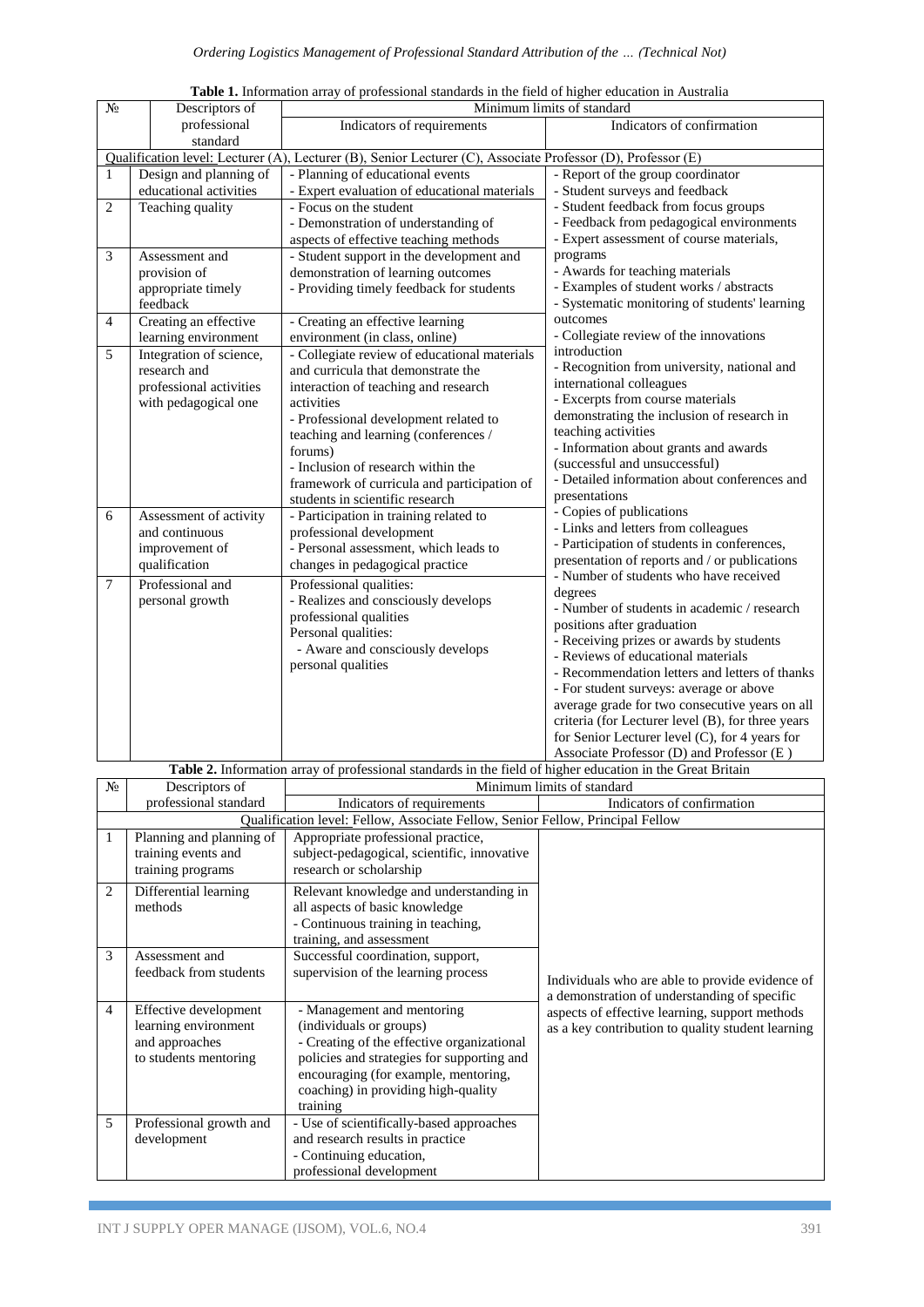#### *Vasyurenko, Kuksa and Danylenko*

| Table 3. Base of symbols of the attribution component of information arrays |  |
|-----------------------------------------------------------------------------|--|
|-----------------------------------------------------------------------------|--|

| $N_2$ | A component of the attribution of a professional standard               | Symbolic designation  |
|-------|-------------------------------------------------------------------------|-----------------------|
|       | Descriptors of the professional standard of higher education specialist | $D1$ $Dn$             |
|       | Qualification level of higher education specialist                      | $F1$ $Fn$             |
|       | Rates of standards                                                      | N minmax              |
|       | <b>Confirmation Indicators</b>                                          | I (ev)1 I (ev) n      |
|       | Indicators of requirements                                              | I (req) $1$ I (req) n |
|       | Professional competencies                                               | $K1$ $Kn$             |
|       | Personal professional effect                                            | <b>PPE</b>            |

We will demonstrate schematically construction of the functioning of the professional standards of higher education in each country separately in order to provide a clear idea of the differences and similarities between them.



**Figure 1.** Attribution of the professional standards functioning in the Higher Education System of Australia and Great Britain

The analysis made it possible to outline the distinctive and similar features of higher education systems in these countries (Figure 1):

- Has a more differentiated spectrum of descriptors, respectively, it describes the main semantic text of the competences of a specialist Australian system in more details;

- Contains more detailed description of the proof component of the standard - the confirmatory indicators of the Australian system;

- the grading of the qualification levels of higher education professionals counts one level higher, thus allocating more time for the foundation and deepening of professional competence at the initial level of professional activity in the Australian system;

- The identical content essence of the competence of the specialist, generalized in the descriptor spectrum in both systems;

- There is no generalizing component of the standard attribution, the effectiveness and efficiency of the specialist, which determines the purpose of the growth of professional competence in both systems;

- There is no vivid and clear logical interconnectivity, which unites the attributes component that interact with the environment and interact with the target, into a single entity.

In view of the above, it is necessary to create a universalized construction of a mechanism for the functioning of the professional standard using a competency-based approach, generalized by the addition of the term personal professional effect (PPE), with logical dismemberment and combinations of certain aspects of the subject of research (Figure 2).

We propose to present in the form of a mathematical formula (1) the essence of the proposed term (PPE) which generalizes the purpose and tools of its achievement as the ability to perform certain work and achieve the desired result with the optimal cost of effort and confirms the right to belong to a professional team of specialists.

$$
min \stackrel{PPE}{\Longrightarrow} max = (\sum_{1 \cdots_n} K(D_n(I(ev)_{1 \cdots n} + I(req)_{1 \cdots n}))
$$
\n(1)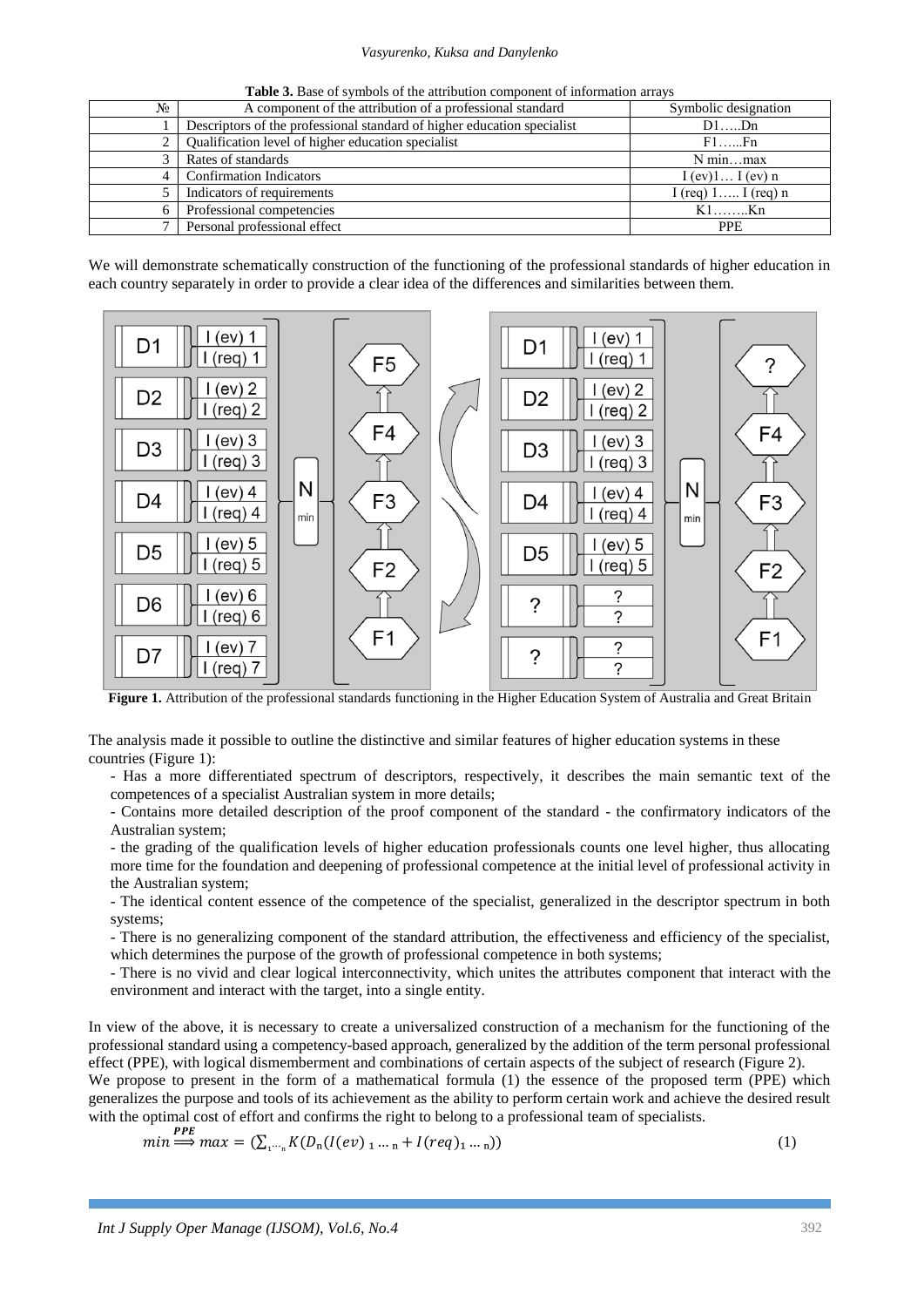The formalization of the process of achieving a beneficial effect from professional activity is obviously sums the need for the fulfillment of the requirements and the possession of evidence of confirmation within the framework of professional competencies that standardize the work of a specialist in order to develop a qualification that forms the differentiation of individualized labor costs.



**Figure 2.** Mechanism of functioning of the professional standard of a specialist in the field of higher education

### 4**. Conclusion**

1. There was established that the definition of the level of professional competence involves the study and diagnosis of the ability to carry out professional activities, the quality of the performance of professional functions, the results of a specialist activity in the field of higher education.

2. There was interpreted the basics, outlined distinctive features in the submitted standards of higher education in Australia and the United Kingdom, and there was highlighted the lack of a generalizing attribution component of the standard, performance and effectiveness of a specialist that defines the goal of increasing of th professional competence in both of the studied higher education systems.

3. There was proposed the universalized construction of the mechanism of functioning of the professional standard with the use of a competency-based approach generalized by the addition of a personally defined term "personal professional effect" (PPE): the result of correlation between professional growth of a specialist as a result of enhancement and improvement of competencies, confirmed by the indicated arguments, and the possibility of obtaining the appropriate statutory guaranteed remuneration.